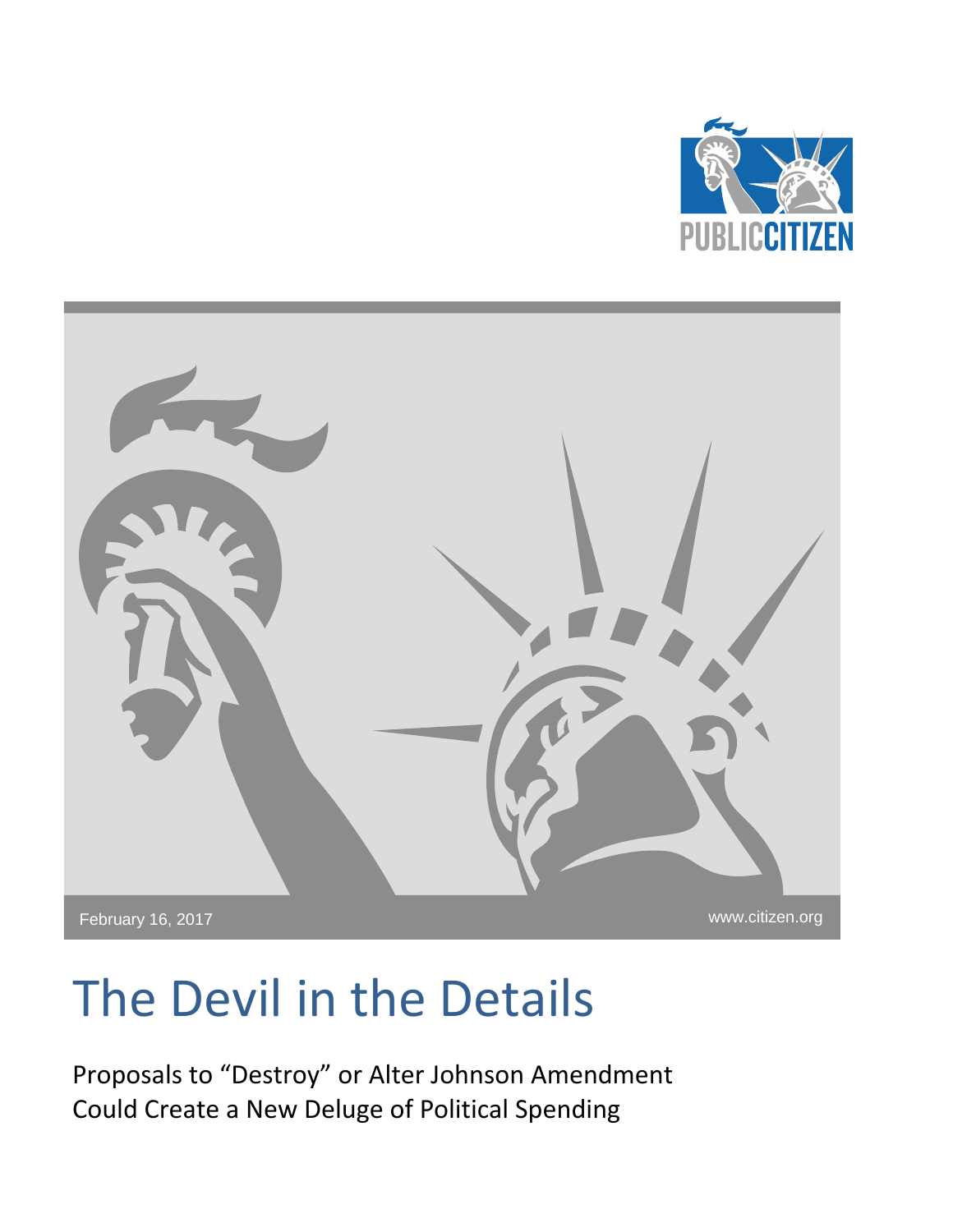### **Acknowledgments**

This report was written by Public Citizen research directors Rick Claypool and Taylor Lincoln in consultation with Emily Peterson-Cassin, coordinator of the Bright Lines Project.

# **About Public Citizen**

Public Citizen is a national non-profit organization with more than 400,000 members and supporters. We represent consumer interests through lobbying, litigation, administrative advocacy, research, and public education on a broad range of issues including consumer rights in the marketplace, product safety, financial regulation, worker safety, safe and affordable health care, campaign finance reform and government ethics, fair trade, climate change, and corporate and government accountability.



© 2017 Public Citizen.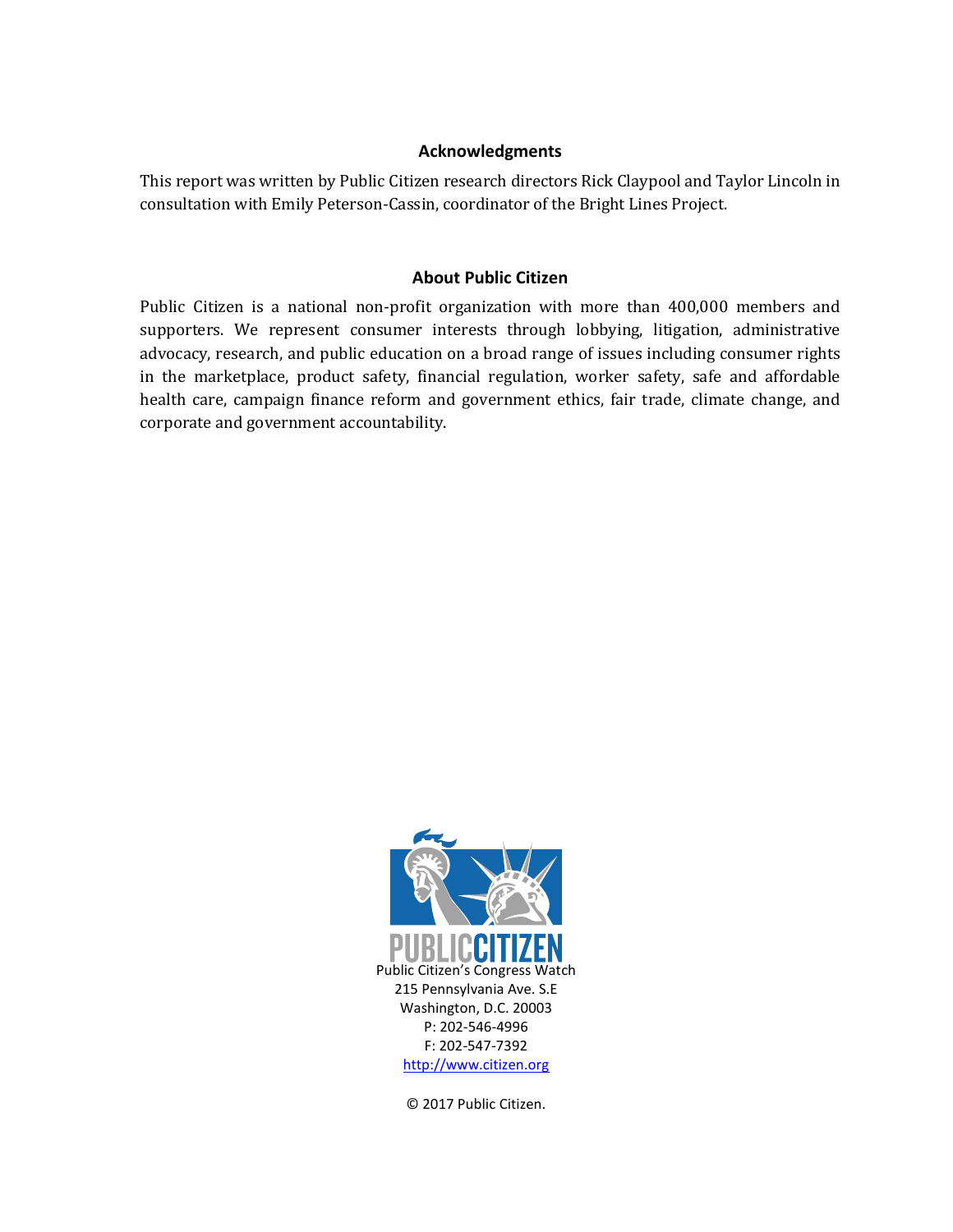The Johnson Amendment is a 1954 law named after then-Sen. Lyndon B. Johnson that prohibited groups registered under Section 501(c)(3) of the tax code from engaging in activities to groups registered under Section  $501(c)(3)$  of the tax code from engaging in activities to influence elections. These groups – which include churches, charities and other religious organizations – may receive tax-deductible contributions. They are not required to disclose their donors.

While  $501(c)(3)$  organizations are free to conduct nonpartisan civic engagement activities and speak out on issues of concern to their membership, the Johnson Amendment prevents them from engaging in elections. The law requires religious organizations and charities to remain above the political fray, committed to education, alleviating poverty, ministering to the spirit, curing disease, and addressing other basic human and social needs. The law also has ensured that Americans' charitable giving will not be channeled into political campaigns and has helped maintain the independence of the charitable and religious sectors. It also has prevented politicians from manipulating these organizations for partisan gain.

In recent years, some churches and other religious organizations have claimed that the Johnson Amendment violates the First Amendment because it prohibits pastors from endorsing candidates or making statements that could be construed as influencing an election. Many of these organizations participate in an annual protest during which pastors deliberately make political pronouncements from the pulpit, then challenge the IRS by mailing the agency recordings of their purported political activities.<sup>1</sup>

The law gained national prominence in early February, when President Trump at the National Prayer Breakfast promised to "totally destroy the Johnson Amendment and allow our representatives of faith to speak freely."<sup>2</sup>

Critics of the Johnson Amendment have historically fallen into two camps: those who call for full repeal<sup>3</sup> and those who advocate for the rule to be "fixed."<sup>4</sup>

Rep. Walter Jones (R-N.C.) reintroduced legislation on January 3, 2017, to repeal the Johnson Amendment.<sup>5</sup> In the previous Congress, Jones' proposal attracted only one cosponsor.

Rep. Steve Scalise (R-Ga.) has proposed the "Free Speech Fairness Act," which appears to take a more modest approach.<sup>6</sup> The Scalise bill, which attracted 19 cosponsors in the last Congress, would permit 501(c)(3) organizations to make political statements as long as they are "made in the ordinary course of the organization's regular and customary activities" and add no more than "de

 $\overline{\phantom{0}}$ <sup>1</sup> <https://www.theatlantic.com/politics/archive/2016/08/how-trump-is-trying-to-put-more-money-in-politics/493823/> <sup>2</sup> [https://www.washingtonpost.com/news/acts-of-faith/wp/2017/02/02/trump-said-hell-totally-destroy-the-johnson](https://www.washingtonpost.com/news/acts-of-faith/wp/2017/02/02/trump-said-hell-totally-destroy-the-johnson-amendment-what-is-it-and-why-do-people-care/)[amendment-what-is-it-and-why-do-people-care/](https://www.washingtonpost.com/news/acts-of-faith/wp/2017/02/02/trump-said-hell-totally-destroy-the-johnson-amendment-what-is-it-and-why-do-people-care/)

<sup>3</sup> Se[e http://www.washingtontimes.com/news/2013/may/20/repeal-the-johnson-amendment/](http://www.washingtontimes.com/news/2013/may/20/repeal-the-johnson-amendment/)

<sup>4</sup> Se[e https://adflegal.org/detailspages/blog-details/allianceedge/2017/02/01/5-things-to-know-about-the-new](https://adflegal.org/detailspages/blog-details/allianceedge/2017/02/01/5-things-to-know-about-the-new-johnson-amendment-fix)[johnson-amendment-fix](https://adflegal.org/detailspages/blog-details/allianceedge/2017/02/01/5-things-to-know-about-the-new-johnson-amendment-fix)

<sup>5</sup> <https://www.congress.gov/bill/115th-congress/house-bill/172/>

<sup>6</sup> <https://www.congress.gov/bill/114th-congress/house-bill/6195>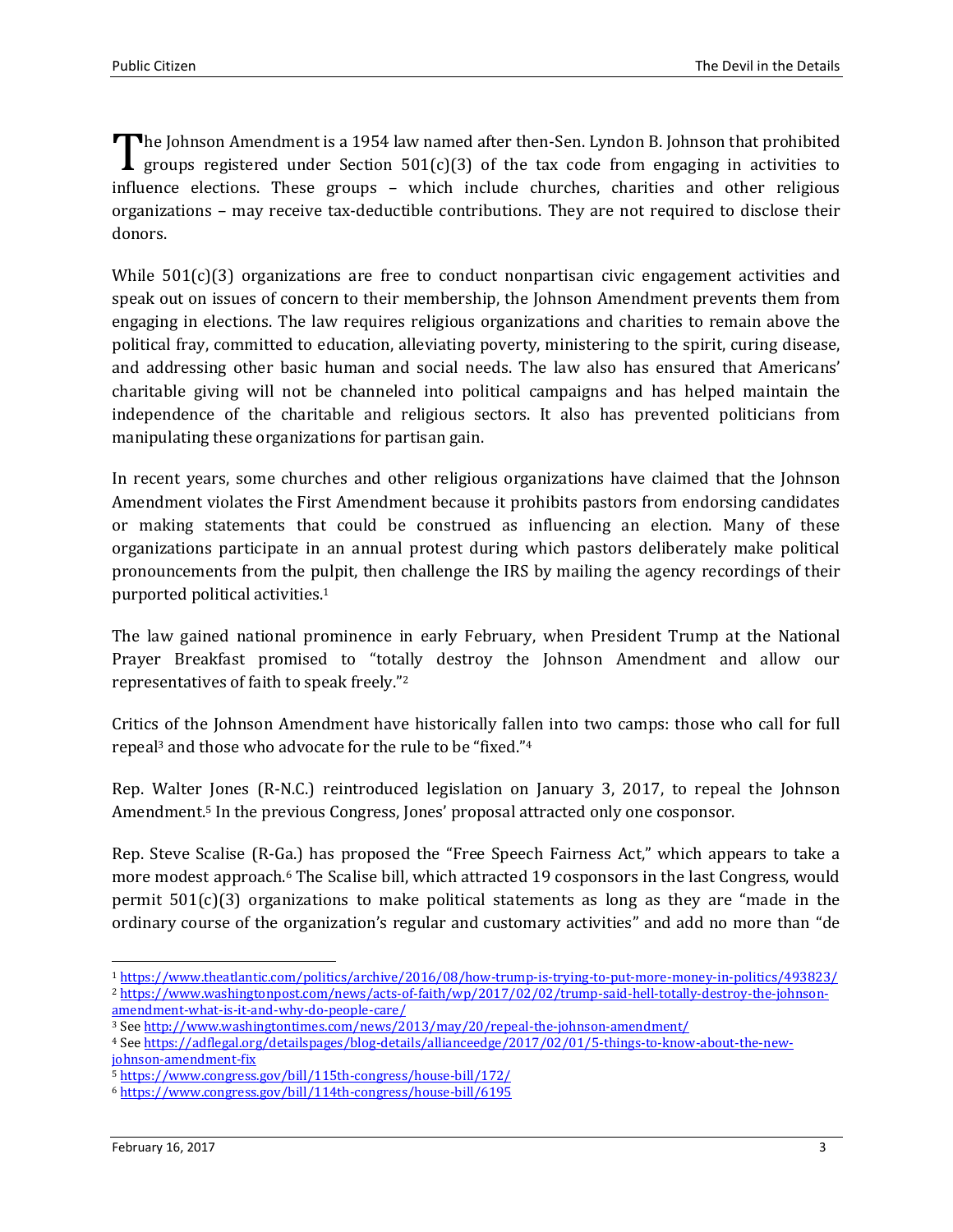minimis" incremental costs. Similar legislation has been introduced by Scalise and others this Congress. The Scalise bill's inclusion of the word "incremental" could permit far more political activity than is implied by its simultaneous use of the term "de minimis."

To the extent that churches simply want to alter the Johnson Amendment to allow pastors to include messages involving elections in their sermons, there is a better way. The Bright Lines Project, which seeks to clarify IRS regulations governing nonprofit organizations' political activities, has proposed creating a safe harbor for electioneering speech in personal oral remarks at a meeting that is not broadcast. This solution would provide churches the legal security they have requested without running the risk of enabling  $501(c)(3)$  groups to engage in large-scale political activity or subjecting nonpartisan religious institutions to potential political manipulation. The Bright Lines Project proposal may be found a[t www.brightlinesproject.org.](http://www.brightlinesproject.org/)<sup>7</sup>

# **Six Reasons to Be Concerned About Proposals to Modify Johnson Amendment**

Although Scalise's bill and many other proposals to alter the Johnson Amendment appear to be modest, there is reason to suspect that these proposals mask an intent to allow churches to become far more involved in politics. Here are some reasons:

1. Many of the groups supporting Scalise's bill or otherwise objecting to the Johnson Amendment have a particular interest in spending money to influence elections.

A Public Citizen analysis found five groups objecting to the Johnson Amendment have cumulatively reported spending \$24 million to influence elections at the federal, state and local levels since 2006. [See table, next page.]

 $\overline{\phantom{0}}$ 

<sup>7</sup> <http://www.citizen.org/documents/2014-11-15%20draft%20Regs%20and%20Cover%20FINAL.pdf>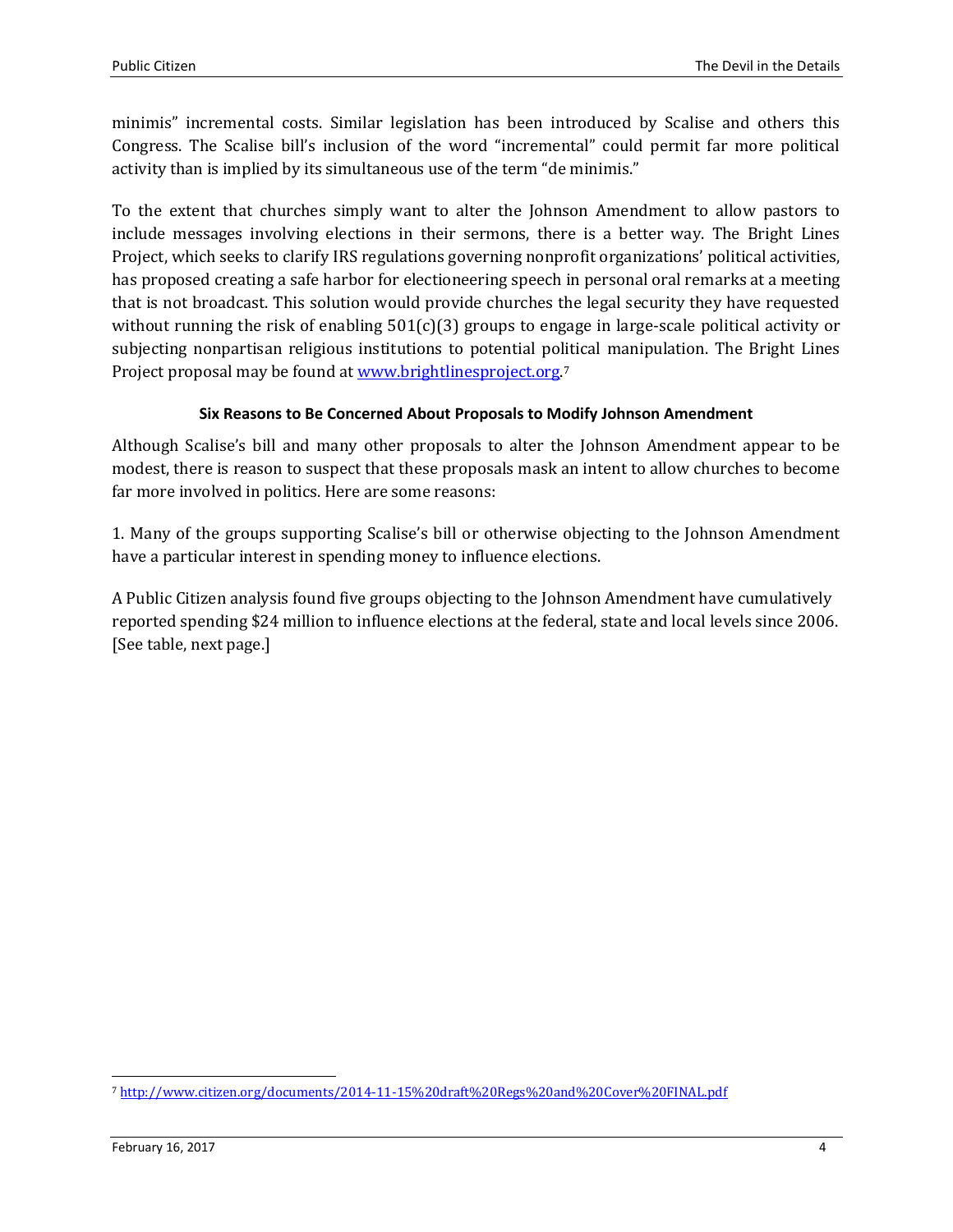| Group                                                                   | Spending to<br><b>Influence Elections</b><br>$(2006 - 2016)$ | <b>Evidence of Opposition to Johnson Amendment</b>                                                                                                                                                                                                                                                                                                                                                                                                                                                                                                                                                                                                                  |
|-------------------------------------------------------------------------|--------------------------------------------------------------|---------------------------------------------------------------------------------------------------------------------------------------------------------------------------------------------------------------------------------------------------------------------------------------------------------------------------------------------------------------------------------------------------------------------------------------------------------------------------------------------------------------------------------------------------------------------------------------------------------------------------------------------------------------------|
| National Right to Life<br>Committee (including state)<br>chapters)      | \$11,663,852                                                 | James Bopp is legal counsel. Bopp has testified against the Johnson<br>Amendment; <sup>8</sup> filed litigation objecting to the government's<br>enforcement of the Amendment; <sup>9</sup> and received a grant from the<br>Alliance for Defending Freedom, which is one of the leading critics<br>of the Amendment. <sup>10</sup> State affiliate Massachusetts Citizens for Life<br>praised the 2016 Republican platform for calling for repeal of the<br>Johnson Amendment. <sup>11</sup> The national group is on record as opposing<br>numerous laws and proposals to compel disclosure of the funders<br>paying for electioneering activities. <sup>12</sup> |
| Susan B. Anthony List                                                   | \$4,454,288                                                  | Spoke out against Johnson Amendment; $^{13}$ Has been represented by<br>Bopp.                                                                                                                                                                                                                                                                                                                                                                                                                                                                                                                                                                                       |
| Focus on the Family                                                     | \$4,048,518                                                  | Represented by Bopp; supports Scalise bill. <sup>14</sup>                                                                                                                                                                                                                                                                                                                                                                                                                                                                                                                                                                                                           |
| National Organization for<br>Marriage (including California<br>chapter) | \$2,387,147                                                  | Supports Johnson Amendment repeal; <sup>15</sup> Has been represented by<br>Bopp.                                                                                                                                                                                                                                                                                                                                                                                                                                                                                                                                                                                   |
| <b>Family Research Council</b><br>(including super PAC)                 | \$1,496,522                                                  | Supports Scalise bill; Has called for repeal of the Johnson<br>Amendment. <sup>16</sup>                                                                                                                                                                                                                                                                                                                                                                                                                                                                                                                                                                             |
| Total                                                                   | \$24,050,327                                                 | n/a                                                                                                                                                                                                                                                                                                                                                                                                                                                                                                                                                                                                                                                                 |

#### **Political Spending by Johnson Amendment Opponents**

*Data Source: Public Citizen analysis of federal, state and local spending available via the National Institute on Money in State Politics,* <http://bit.ly/2kjzsc7>

2. One of the leading opponents of campaign finance laws represents several groups that appear to oppose the Johnson Amendment.

A group's choice of James Bopp Jr. as its representative raises suspicions that it seeks changes to the Johnson Amendment for reasons beyond gaining permission to make an occasional political statement. Bopp has dedicated his career to weakening the campaign finance system, including

 $\overline{\phantom{0}}$ <sup>8</sup> <https://www.gpo.gov/fdsys/pkg/CHRG-107hhrg80331/html/CHRG-107hhrg80331.htm>

<sup>9</sup> [http://www.hvjt.law/2009/04/bopp-challenges-irs-rules-regarding-political-intervention-by-tax-exempt-501-c-3-and-](http://www.hvjt.law/2009/04/bopp-challenges-irs-rules-regarding-political-intervention-by-tax-exempt-501-c-3-and-501-c-4-organizations/)[501-c-4-organizations/](http://www.hvjt.law/2009/04/bopp-challenges-irs-rules-regarding-political-intervention-by-tax-exempt-501-c-3-and-501-c-4-organizations/)

<sup>10</sup> [http://www.nrlc.org/archive/news/2004/NRL09/guidelines\\_for\\_political\\_activi.htm.](http://www.nrlc.org/archive/news/2004/NRL09/guidelines_for_political_activi.htm) The Alliance for Defending Freedom was known as the Alliance Defense Fund at the time.

<sup>11</sup> <http://www.masscitizensforlife.org/hopes-high-for-pro-life-congress/>

<sup>12</sup> <http://www.nrlc.org/FreeSpeech/>

<sup>13</sup> Marjorie Dannenfelser, president of Susan B. Anthony List, in a 2016 interview with CNN about Trump and the Johnson Amendment: "I think one thing that's important to mention is that [Donald Trump] brought up the Johnson Amendment, repealing the Johnson Amendment many times during this conversation today. And the Johnson Amendment was a limitation on religious people -- religious people to speak out, pastors, priests. If you have a tax status which is the church tax status, you can't speak out in elections. He advocated repealing that amendment. That is a top priority for anybody who was a religious leader, a religious believer and so it was really important that he said that. <http://www.cnn.com/TRANSCRIPTS/1606/21/cnnt.02.html>

<sup>14</sup> <http://www.cnsnews.com/news/article/penny-starr/irs-accused-operating-behind-veil-secrecy-probe-99-churches>

<sup>15</sup> Albeit not as strongly as other Christian groups. Brian Brown, NOM's president, wrote in a blog post, "President Trump seems to be focused on fixing the so-called Johnson Amendment that prevents pastors from endorsing candidates and preaching about partisan politics. That's fine as far as it goes, but this is a much smaller concern than protecting actual religious liberty and preventing people from being discriminated against by the government simply because they are promarriage, pro-life and live out biblical principles in their daily lives. The Johnson Amendment has never been enforced, not even by President Obama who was openly hostile to religious conservatives, and is far less of a priority." <http://www.nomblog.com/41263/>

<sup>16</sup> <https://www.youtube.com/watch?v=XaPPWwiBHjk>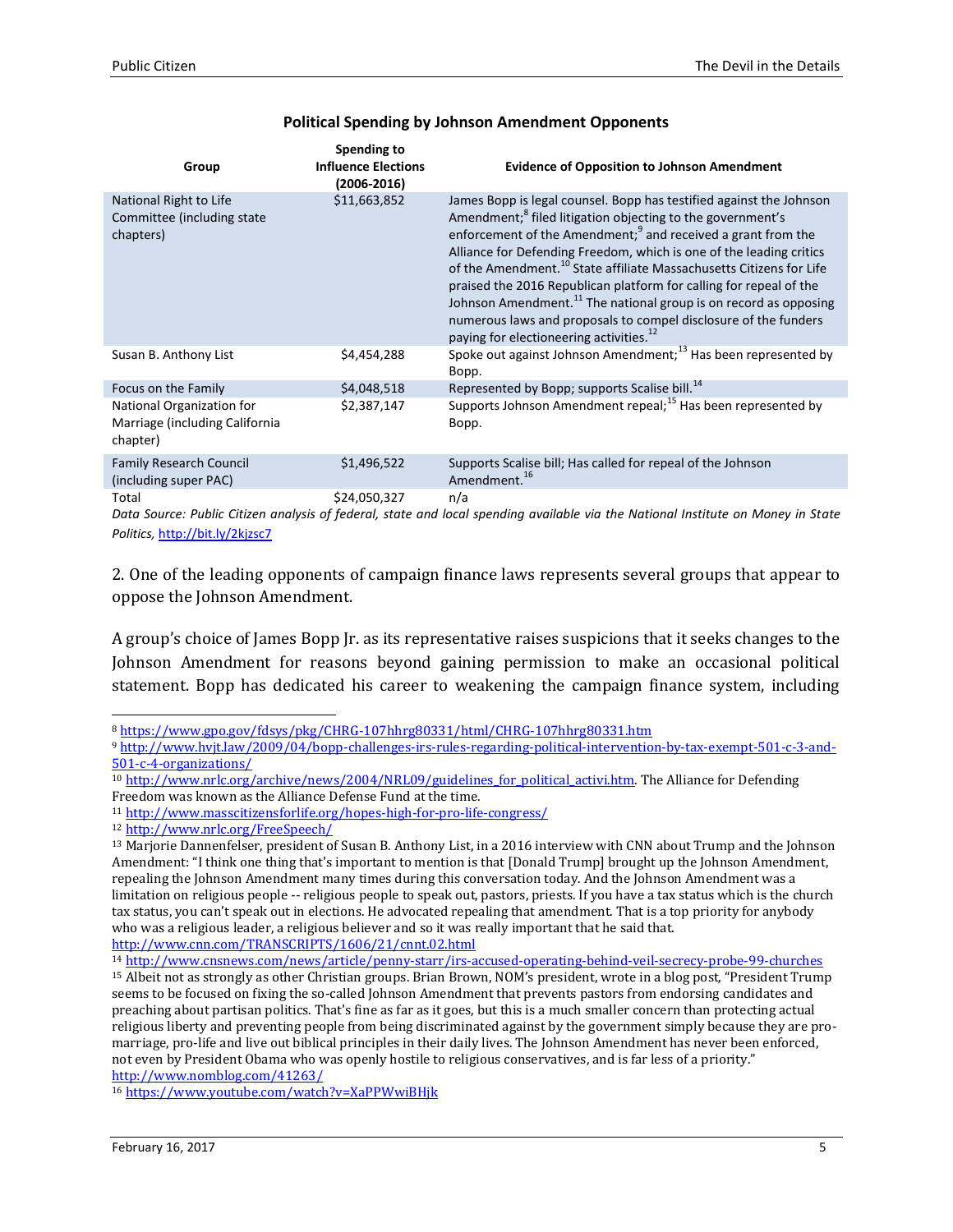spearheading the legal case culminating in the Supreme Court's 2010 decision in *Citizens United v. Federal Election Commission*. In that case, the court threw out campaign finance restrictions on outside groups. (The restrictions on charities discussed in this paper refer to those imposed by tax law, not campaign finance laws.)<sup>17</sup>

Bopp currently serves or has served as legal counsel for four of the top five political spenders among the organizations that appear to object to the Johnson Amendment. These are the National Right to Life Committee,<sup>18</sup> Focus on the Family,<sup>19</sup> Susan B. Anthony List<sup>20</sup> and the National Organization for Marriage,<sup>21</sup> which have since 2005 collectively spent more than \$22 million toward influencing elections.<sup>22</sup> Bopp has challenged IRS rules on 501(c) political intervention in court;<sup>23</sup> the lawsuits ultimately were dismissed.<sup>24</sup> He also gave congressional testimony in 2002 in support of legislation similar to the Scalise bill to loosen IRS restrictions on  $501(c)(3)$  groups, saying, "It is time to stop the IRS and others from using Section  $501(c)(3)$  to silence houses of worship."<sup>25</sup>

3. A group that is one of the chief advocates for changing the Johnson Amendment is on record as opposing a form of political disclosure that would only apply to certain broadcast messages.

The Alliance for Defending Freedom, which has called the Johnson Amendment "unconstitutional"<sup>26</sup> and sponsors the annual protest in which preachers intentionally violate the law on political activities,<sup>27</sup> filed an amicus brief in *Citizens United v. Federal Election Commission* focusing on certain political disclosure requirements. <sup>28</sup> In that brief, the Alliance objected to a now-defunct requirement that organizations broadcasting messages mentioning candidates in the 60 days before an election disclose the funders of those messages.

That requirement only compelled disclosure for churches if they broadcast radio or television communications mentioning candidates for office.<sup>29</sup> The Alliance's brief may suggest that its advocacy for changing the Johnson Amendment is motivated at least in part by a desire to permit churches to broadcast political messages. Such mass media communications, in turn, have the

l

<sup>17</sup> <http://www.motherjones.com/politics/2011/03/james-bopp-citizens-united>

<sup>18</sup> <http://www.masscitizensforlife.org/hopes-high-for-pro-life-congress/>

<sup>19</sup> <http://www.bopplaw.com/attorney-profiles>

<sup>20</sup> <https://www.sba-list.org/newsroom/press-releases/susan-b-anthony-list-wins-appeal-request>

<sup>21</sup> <http://www.npr.org/2012/02/23/147294511/understanding-the-impact-of-citizens-united>

<sup>22</sup> Public Citizen analysis of federal, state and local spending available via the National Institute on Money in State Politics, [http://bit.ly/2kjzsc7.](http://bit.ly/2kjzsc7)

<sup>23</sup> [http://www.hvjt.law/2009/04/bopp-challenges-irs-rules-regarding-political-intervention-by-tax-exempt-501-c-3](http://www.hvjt.law/2009/04/bopp-challenges-irs-rules-regarding-political-intervention-by-tax-exempt-501-c-3-and-501-c-4-organizations/) [and-501-c-4-organizations/](http://www.hvjt.law/2009/04/bopp-challenges-irs-rules-regarding-political-intervention-by-tax-exempt-501-c-3-and-501-c-4-organizations/)

<sup>24</sup> <http://www.harmoncurran.com/library/BK%20TOE-Circumstances.pdf> ;

[http://www.leagle.com/decision/In%20FCO%2020111115091/CHRISTIAN%20COALITION%20OF%20FLORIDA,%20I](http://www.leagle.com/decision/In%20FCO%2020111115091/CHRISTIAN%20COALITION%20OF%20FLORIDA,%20INC.%20v.%20U.S) [NC.%20v.%20U.S](http://www.leagle.com/decision/In%20FCO%2020111115091/CHRISTIAN%20COALITION%20OF%20FLORIDA,%20INC.%20v.%20U.S)

<sup>25</sup> <https://www.gpo.gov/fdsys/pkg/CHRG-107hhrg80331/html/CHRG-107hhrg80331.htm>

<sup>26</sup> [https://www.adflegal.org/detailspages/blog-details/allianceedge/2016/10/31/the-legal-implications-of-the-johnson](https://www.adflegal.org/detailspages/blog-details/allianceedge/2016/10/31/the-legal-implications-of-the-johnson-amendment)[amendment](https://www.adflegal.org/detailspages/blog-details/allianceedge/2016/10/31/the-legal-implications-of-the-johnson-amendment)

<sup>27</sup> <http://www.adflegal.org/issues/religious-freedom/church/key-issues/pulpit-freedom-sunday>

<sup>28</sup> <http://moritzlaw.osu.edu/electionlaw/litigation/documents/CU-ABrief7.pdf>

<sup>29</sup> [https://www.law.cornell.edu/background/campaign\\_finance/bcra\\_txt.pdf](https://www.law.cornell.edu/background/campaign_finance/bcra_txt.pdf)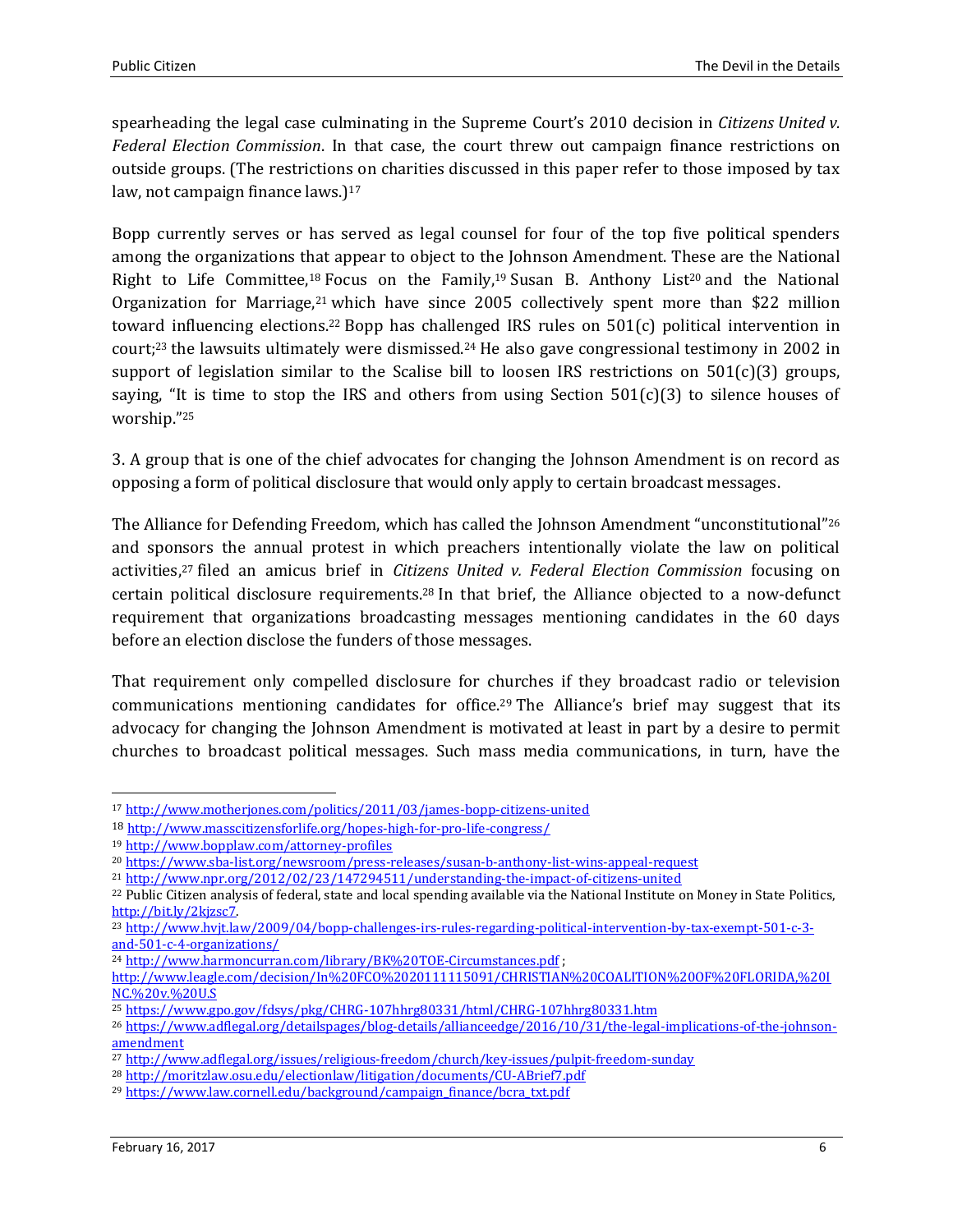potential to exert far greater influence over elections than comments from the pulpit that remain within the walls of a church.

4. Interpretations of the Scalise bill suggest that it might be used for extensive, televised political messages.

The Commission on Accountability and Policy for Religious Organizations, a group formed at the behest of Sen. Charles Grassley (R-Iowa), published a report<sup>30</sup> on the Johnson Amendment in 2013 suggesting that merely permitting political speech with *de minimis* incremental costs could have far-reaching effects.

In its report, the Commission made recommendations that were very similar to the language now in Scalise's bill. Namely, the report said:

The Commission believes that a communication related to one or more political candidates or campaigns that is made in the ordinary course of a  $501(c)(3)$  organization's regular and customary religious, charitable, educational, scientific, or other exempt purpose activities should not constitute a prohibited activity under Section  $501(c)(3)$ , so long as the organization does not incur more than *de minimis* incremental costs with respect to the communication.

But the report's interpretation of hypotheticals suggested that a church might be able to make significant political expenditures without violating the prohibition on *de minimis* incremental expenditures.

For example, the report contained a scenario in which a "Candidate R" would speak before a church and the presiding minister would encourage parishioners to vote for the candidate. Audio and video recordings would then be posted on the church's web site. Because no extra costs would be incurred, the authors wrote, "the communications related to Candidate R's candidacy would be considered no-cost political communications, and would not constitute prohibited participation or intervention in a political campaign."

This example suggests a view that a church could devote an entire service to political topics without violating the prohibition on *de minimis* incremental expenditures as long as it was a regularly scheduled service. This raises the possibility that a pastor with a national television audience of millions of people could legally devote an entire hour to a political topic if the Scalise bill became law.

 $\overline{\phantom{0}}$ 

<sup>30</sup> <http://s3.documentcloud.org/documents/756981/report.pdf>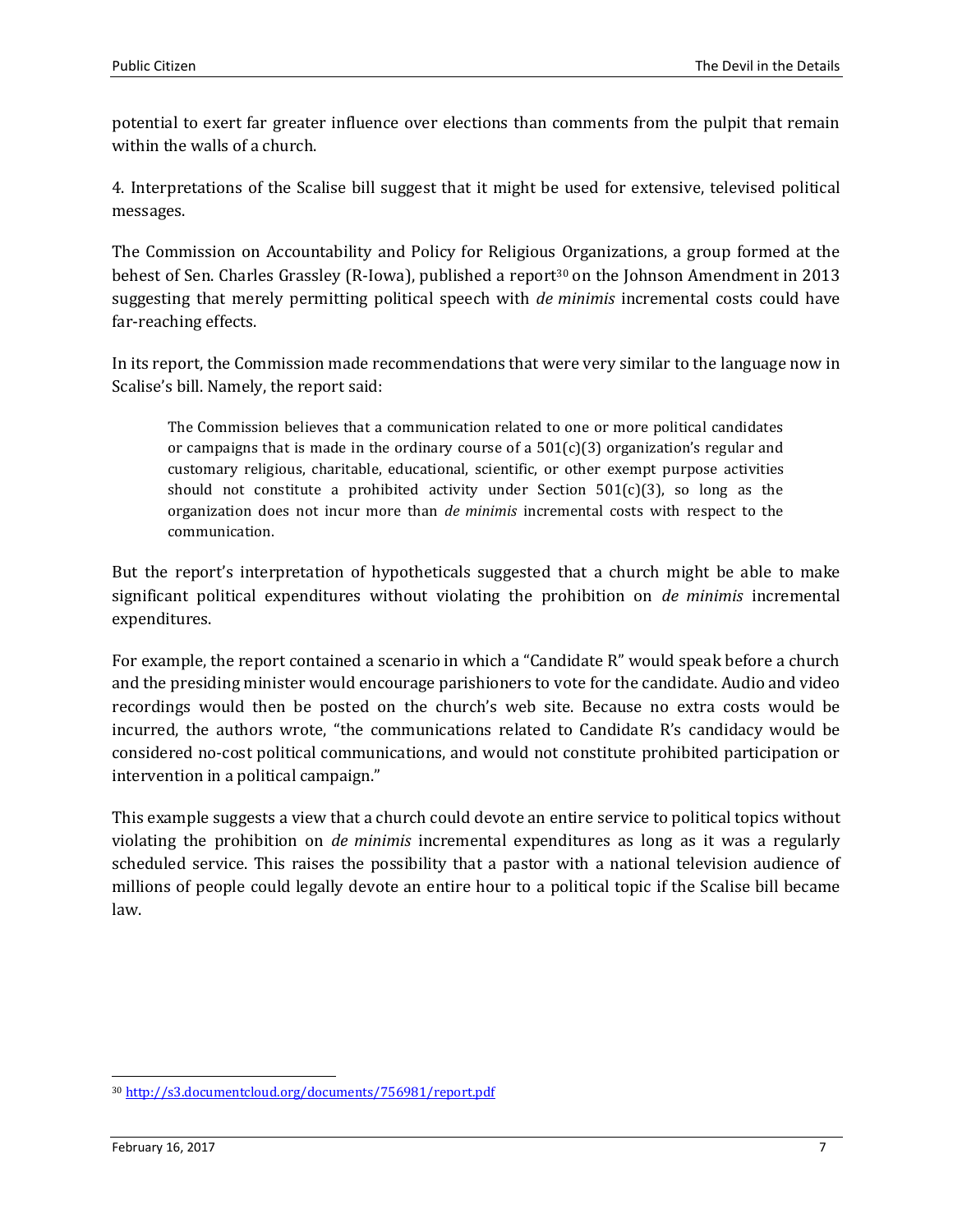5. The Scalise bill has been endorsed by the National Religious Broadcasters.<sup>31</sup>

The National Religious Broadcasters is a lobbying group founded by televangelist Pat Robertson that "exists to represent the Christian broadcasters' right to communicate the Gospel of Jesus Christ to a lost and dying world."<sup>32</sup> Churches represented by the National Religious Broadcasters (and other churches) could, if the Scalise bill is passed, shift their messaging to express political advocacy that calls directly for the election or defeat of political candidates.

6. Some Johnson Amendment proposals go much further than merely addressing claims that it unfairly restricts speech in churches.

Similar to Trump's proposal to "totally destroy" the Johnson Amendment,<sup>33</sup> the 2016 Republican Platform<sup>34</sup> calls for the "repeal" of the Johnson Amendment as follows:

Republicans believe the federal government, specifically the IRS, is constitutionally prohibited from policing or censoring speech based on religious convictions or beliefs, and therefore we urge the repeal of the Johnson Amendment.

Both Trump's pledge and the Republican platform statement contain contradictions. They are premised on concerns about regulation of speech by religious entities but they advocate a remedy that would apply to all  $501(c)(3)$  groups, a far broader scope.

### **Conclusion**

Any change to the law that allows  $501(c)(3)$  groups to engage in substantial political activities would significantly weaken what's left of our campaign finance system and threaten the independence and reputation of the charitable and religious sectors as a whole. The funders behind spending by  $501(c)(3)$  groups would not be disclosed. This would exacerbate the problem of political "dark money" that has grown markedly since the Supreme Court's decision in *Citizens United*, and would leave the public to question whether their charitable donations were being used for their intended purpose rather than partisan politics.

Furthermore, such a change would enable  $501(c)(3)$  groups to use tax-deductible contributions to influence elections. This is one line that has never been crossed, even as the courts have steadily eroded campaign finance rules.

As this report shows, even the ostensibly modest change to the Johnson Amendment called for in the Scalise bill could permit much more substantial spending than the language of the law suggests. The broader proposals to eliminate the amendment altogether, meanwhile, would essentially

l

<sup>31</sup> [http://nrb.org/news-room/press\\_center/nrb-endorses-free-speech-fairness-act-repeal-infamous-johnson](http://nrb.org/news-room/press_center/nrb-endorses-free-speech-fairness-act-repeal-infamous-johnson-amendment/?ccm_paging_p_b23209=39)[amendment/?ccm\\_paging\\_p\\_b23209=39](http://nrb.org/news-room/press_center/nrb-endorses-free-speech-fairness-act-repeal-infamous-johnson-amendment/?ccm_paging_p_b23209=39)

<sup>32</sup> <http://nrb.org/about>

<sup>33</sup> [https://www.washingtonpost.com/news/acts-of-faith/wp/2017/02/02/trump-said-hell-totally-destroy-the-johnson](https://www.washingtonpost.com/news/acts-of-faith/wp/2017/02/02/trump-said-hell-totally-destroy-the-johnson-amendment-what-is-it-and-why-do-people-care/)[amendment-what-is-it-and-why-do-people-care/](https://www.washingtonpost.com/news/acts-of-faith/wp/2017/02/02/trump-said-hell-totally-destroy-the-johnson-amendment-what-is-it-and-why-do-people-care/)

<sup>34 2016</sup> Republican Platform, page 11, vi[a https://gop.com/platform/](https://gop.com/platform/) James Bopp Jr. is listed on page 56 among the platform committee members.